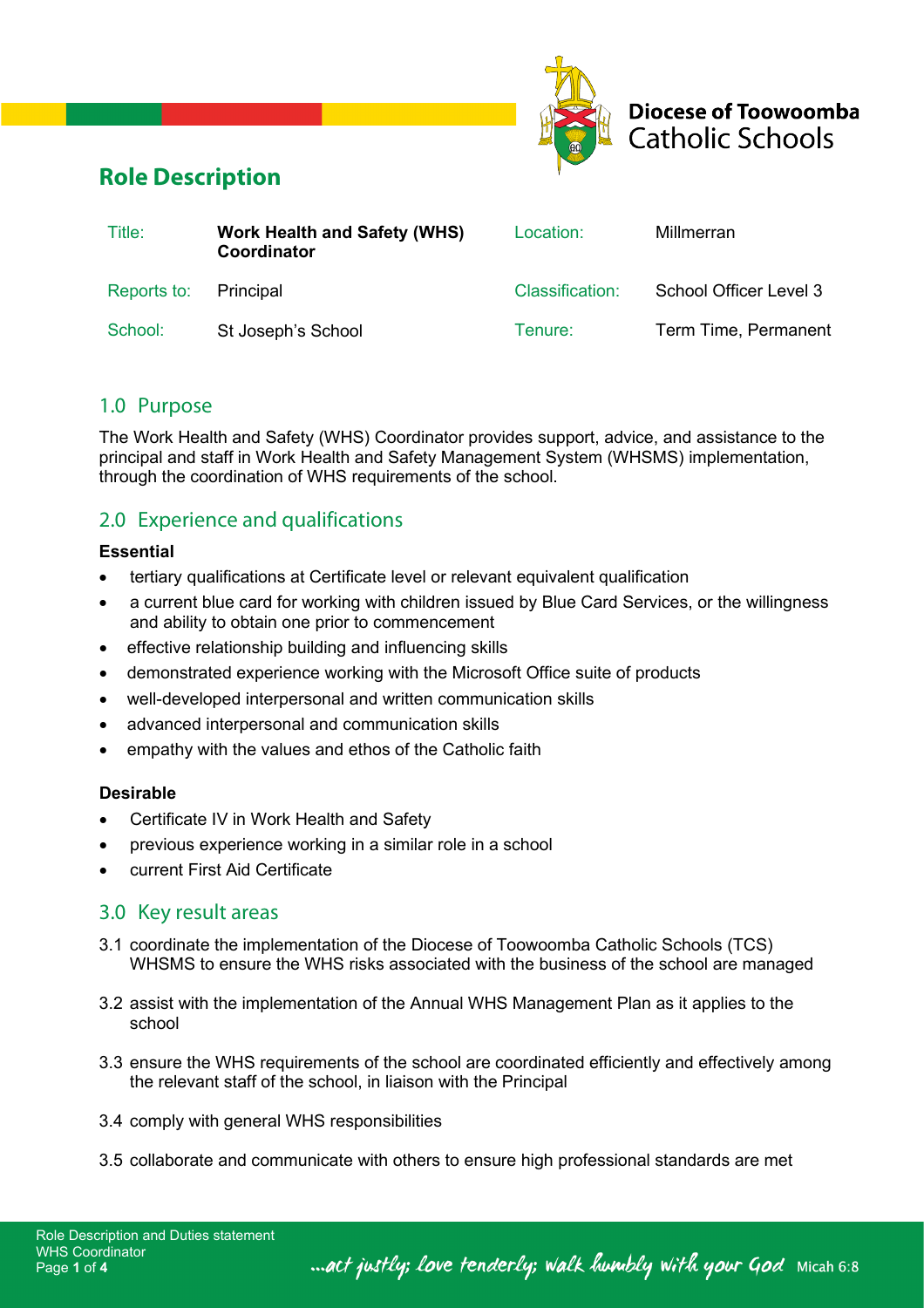- 3.6 contribute to and promote the development, alignment, attainment and review of the School Strategy and the strategic goals of TCS
- 3.7 complete other duties that are directed as needs change or grow if the duties are consistent with the purpose of this position and any relevant legal and/or industrial obligations

# 4.0 Statement of responsibility

While at work the role holder must

- take reasonable care for his or her own health and safety
- take reasonable care that his or her acts or omissions do not adversely affect the health and safety of other persons
- comply, so far as the role holder is reasonably able, with any reasonable instruction that is given by the person conducting the business or undertaking to allow the person to comply with the Work Health and Safety Act
- cooperate with any reasonable policy or procedure of the person conducting the business or undertaking relating to health or safety at the workplace that has been notified to workers.

## 5.0 Statement of duties

The information detailed above is an accurate reflection of this role. Attached to this role description is a duties statement that covers a selection of activities in which the incumbent might engage. The list is neither prescriptive nor exhaustive.

... act justly; love tenderly; walk humbly with your God Micah 6:8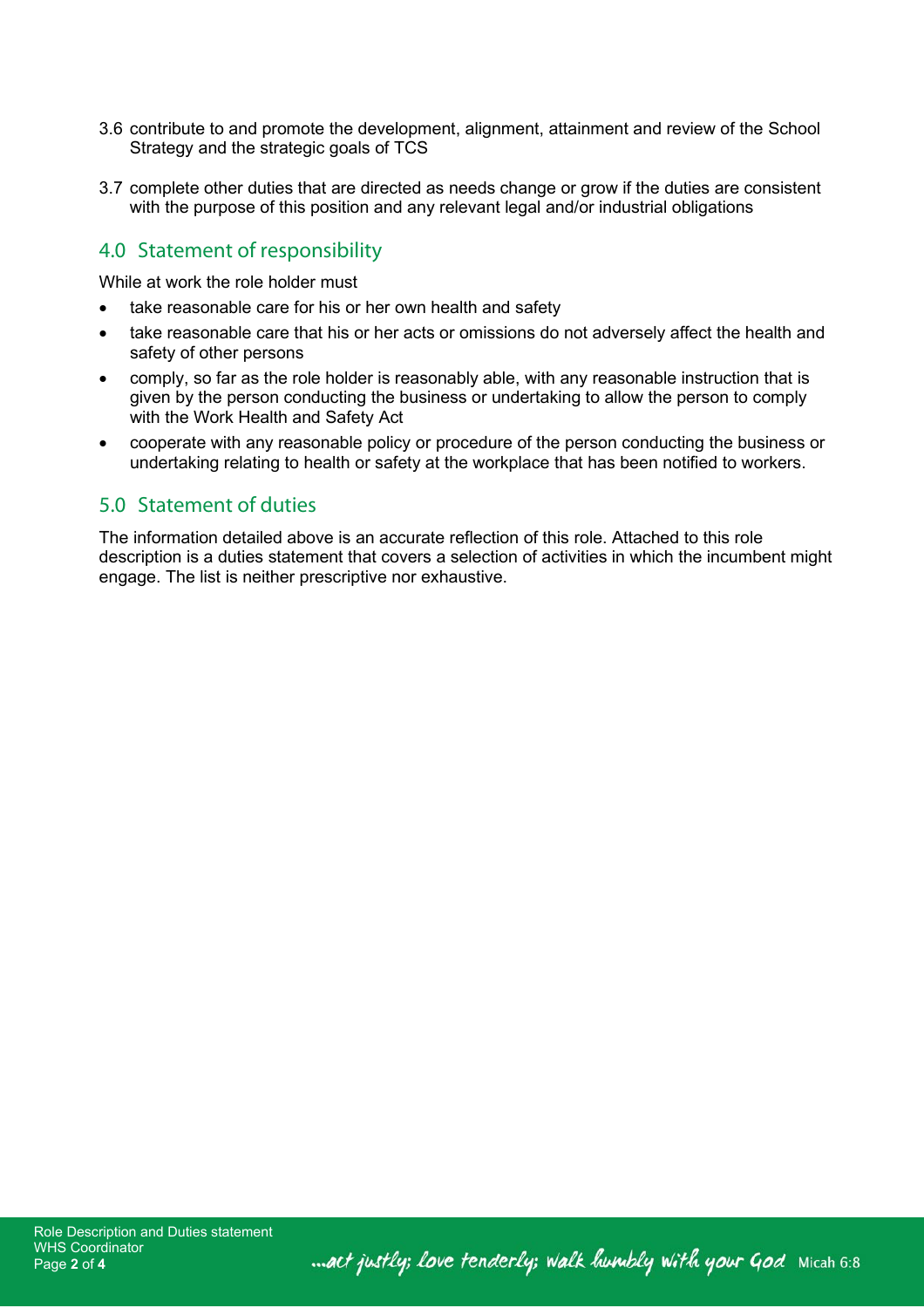# **Duties statement**

# Work Health and Safety (WHS) Coordinator

- **3.1 Coordinate the implementation of the TCS WHSMS to ensure the WHS risks associated with the business of the school are managed**
- promotes a positive WHS culture within the school
- liaises with the WHS Advisor
- review the school WHS Procedures

### **3.2 Assist with the implementation of the Annual WHS Management Plan as it applies to the school**

- assist with school-wide procurement processes to ensure compliance with policies and procedures
- assist with the implementation of the TCS WHS Annual Plan
- maintains and reviews statutory records as set out in the TCS WHS Annual Plan and checklists

### **3.3 Ensure the WHS requirements of the school are coordinated efficiently and effectively among the relevant staff of the school, in liaison with the principal**

- coordinate risk assessment and risk management processes
- meet with and report to the principal at regular intervals
- attend WHS training as provided and relate learnings to the principal
- monitor and report high risks in the Risk Register
- facilitate and monitor WHS training at the school level

## **3.4 Comply with general WHS responsibilities**

- take reasonable care for his or her own health and safety
- take reasonable care that his or her actions or omissions do not adversely affect the health and safety of other persons
- comply, so far as the worker is reasonably able, with any reasonable instruction that is given by the person conducting the business or undertaking to allow the person to comply with the Work Health and Safety Act
- cooperate with any reasonable policy or procedure of the person conducting the business or undertaking relating to health and safety at the workplace that has been notified to workers

## **3.6 Collaborate and communicate with others to ensure high professional standards are met**

- maintains highly functional working relationships with colleagues by interacting effectively, contributing to discussions, and seeking advice
- understand and accept the contributions of others in a multi-disciplinary and collaborative environment to provide a highly competent and seamless service
- establish and maintain effective communication networks and work collaboratively with stakeholders

... act justly; love tenderly; walk humbly with your God Micah 6:8